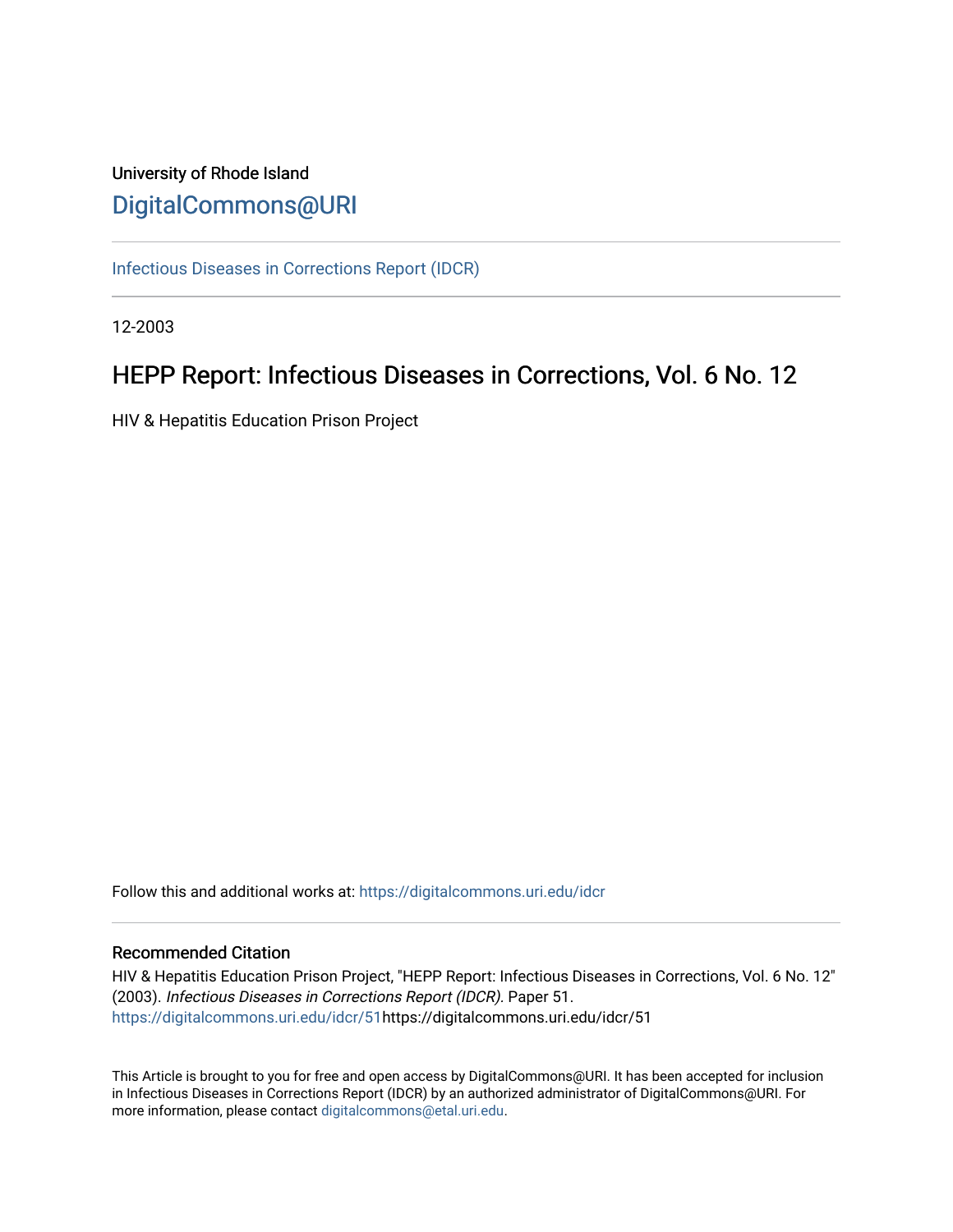

SPONSORED BY THE BROWN MEDICAL SCHOOL OFFICE OF CONTINUING MEDICAL EDUCATION.

# **ABOUT HEPP**

*HEPP Report, a forum for correctional problem solving, targets correctional physicians, nurses, administrators, outreach workers, and case managers. Published monthly and distributed by email and fax, HEPP Report provides up-to-the moment information on HIV/AIDS, hepatitis, and other infectious diseases, as well as efficient ways to administer treatment in the correctional environment. Continuing Medical Education credits are provided by the Brown University Office of Continuing Medical Education. HEPP Report is distributed to all members of the Society of Correctional Physicians (SCP) within the SCP publication, CorrDocs (www.corrdocs.org).*

#### **CO-CHIEF EDITORS Joseph Bick, M.D.** *Chief Medical Officer,*

*California Medical Facility, California Department of Corrections*

> **Anne S. De Groot, M.D.** *Director, TB/HIV Research Lab, Brown Medical School*

#### **DEPUTY EDITORS Frederick L. Altice, M.D.** *Director, HIV in Prisons Program, Yale University AIDS Program*

**David P. Paar, M.D.** *Director, AIDS Care and Clinical Research Program, University of Texas, Medical Branch*

**Stephen Tabet, M.D., M.P.H** *University of Washington and Northwest AIDS Education and Training Center*

# **SUPPORTERS**

*HEPP Report is grateful for the support of the following companies through unrestricted educational grants: Major Support: Abbott Laboratories, Agouron Pharmaceuticals, and Roche Pharmaceuticals. Sustaining: Boehringer Ingelheim Pharmaceuticals, Gilead Sciences, Inc., GlaxoSmithKline, Merck & Co. and Schering-Plough.*

# **The Management of End Stage Liver Disease in the Correctional Setting** *Rachel Maddow\*, D.Phil., Joseph Bick\*\*, M.D.*

Approximately one-third of hepatitis C- (HCV) infected persons in the United States passed through jail or prison facilities in 1997. $1$  In some states, the prevalence of chronic HCV infection among incoming prisoners is as high as 49% (see Table 1). Correctional healthcare providers are on the front line in the diagnosis and management of HCV in this country.

Among those with chronic HCV, the natural history of progression from infection to cirrhosis in an individual patient is uncertain. Ten to 15 percent of those with HCV will develop cirrhosis within 20 years of initial infection.<sup>6,7</sup> Studies evaluating serial liver biopsies in HCV-infected prisoners have demonstrated distinct cohorts of fast, moderate, and non-progressors. <sup>8</sup> Numerous studies have demonstrated that coinfection with HIV increases the rate of progression to cirrhosis.

Chronic liver disease and cirrhosis kills more than 25,000 people in the US annually<sup>9</sup> and is among the 10 leading causes of death for White males, Hispanics, and Native Americans.<sup>10</sup> In patients with HCV and cirrhosis, the five-year death rate is approximately 15%.<sup>11</sup> In some correctional facilities, end-stage liver disease (ESLD) is now the leading cause of death among inmates.<sup>12</sup> This article focuses on the treatment of ESLD in the correctional setting, primarily among patients with chronic HCV.

#### **Chronic Hepatitis Treatment - Some Patients Left Behind?**

Advances in combination therapy have improved clinical options for some patients with chronic HCV. However, correctional health providers are still confronted with many patients with cirrhosis and ESLD. Reasons for this include:

(1) Even under ideal treatment conditions, sustained viral response (SVR) rates for the current anti-HCV combination therapy (pegylated interferon plus ribavirin) are less than 50% for genotype 1, and less than 80% for other less common genotypes.<sup>13</sup>

# **TABLE 1: Proportion of persons entering state prisons found to have HCV infection**

|                             | <b>WOMEN</b> | MEN |
|-----------------------------|--------------|-----|
| California: <sup>2</sup>    | 39%          | 32% |
| Maryland: <sup>3</sup>      | 39%          | 25% |
| Massachusetts: <sup>4</sup> | 44%          | 27% |
| $T$ exas: $5$               | 49%          | 27% |

(2) Many people cannot tolerate anti-HCV combination therapy because of side effects, co-morbidities (including psychiatric issues), or other factors.

(3) Prisoners are eight to 10 times more likely than the general population to be HIV-infected.<sup>14</sup> Coinfection with HIV is estimated to reduce SVR rates for anti-HCV combination therapy by 20 to 30%, though some of this difference may be due to adherence issues.<sup>15</sup> As highly active antiretroviral therapy (HAART) has reduced HIV-related morbidity and mortality among HIV-infected persons, ESLD has risen in importance as a cause of death among people with HIV/AIDS<sup>16</sup> (see Table 2).

(4) Prisoners in the US are disproportionately African American, and HCV treatment response rates are lower among African Americans than among other racial groups. This treatment disparity has not been adequately explained, and is now the subject of a major federal study.<sup>18</sup>

(5) Some correctional healthcare systems do not routinely offer HCV testing or treatment for inmates. The number of such systems is expect-*Continued on page 2*

| WHAT'S INSIDE |  |
|---------------|--|
|               |  |
|               |  |
|               |  |
|               |  |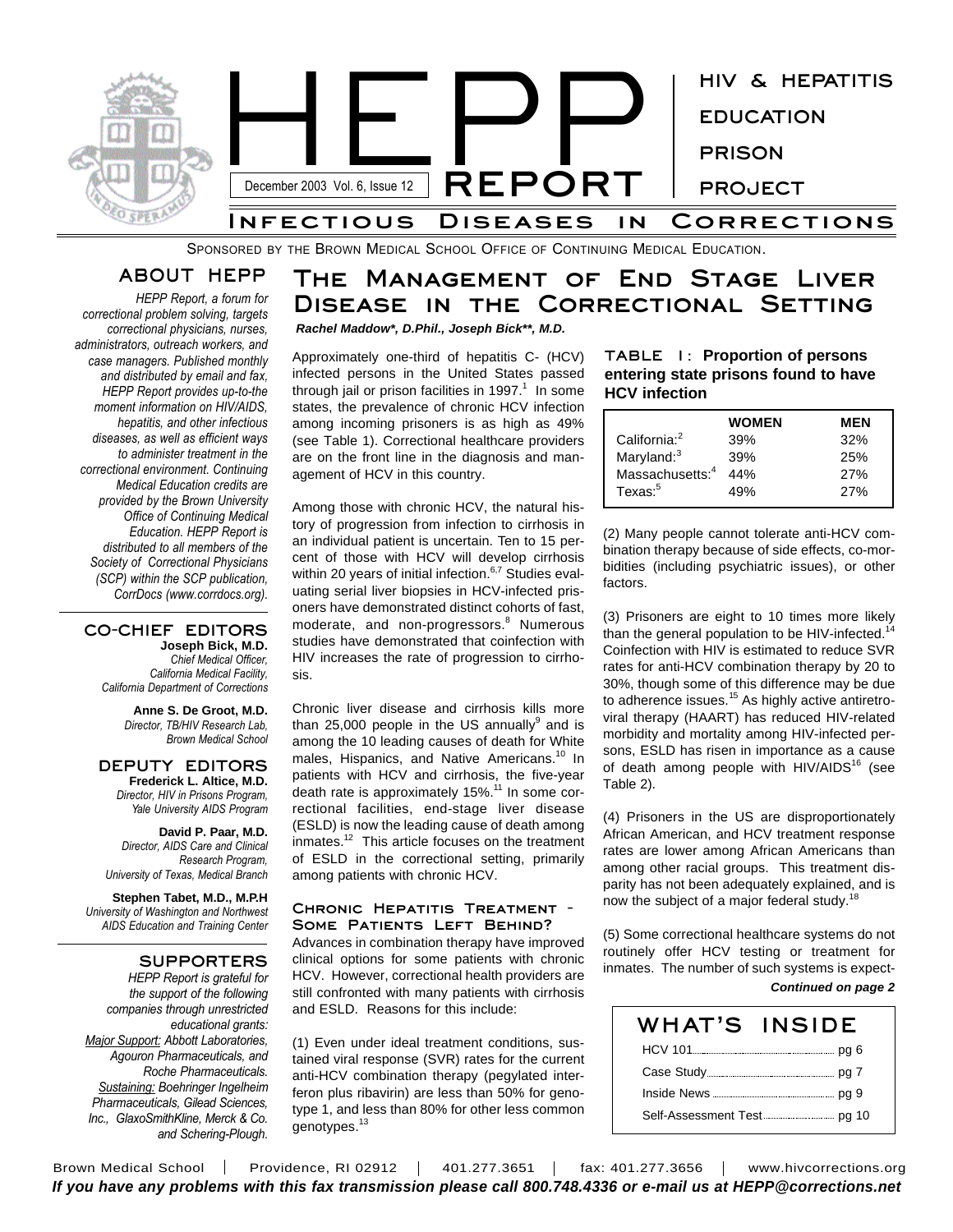# **Management of End** STAGE... *(continued from page 1)*

ed to decline now that the Centers for Disease Control and Prevention (CDC) has published guidelines for managing viral hepatitis in correctional settings.<sup>19</sup>

### **Diagnosis of Viral Hepatitis and Cirrhosis**

The first step in the diagnosis of liver disease due to viral hepatitis is to offer antibody screening for hepatitis B and C (HBV, HCV). Some clinicians recommend targeted screening based upon risk factor histories. In many correctional systems, the prevalence of chronic hepatitis among inmates is sufficiently high and the reliability of risk factor history information is sufficiently low that all inmates should be offered testing for both viruses.

Most of those infected with HBV will spontaneously clear the virus and be left with antibodies to the viral surface and core antigens. Approximately 5% will develop chronic HBV. Unlike HBV infection, 60-85% of those with HCV infection will develop chronic disease.<sup>20</sup> Chronic infection with HCV can be confirmed by detection of HCV RNA in the plasma.

Among those with chronic viral hepatitis, no single test or panel is sufficient to accurately portray disease severity. A basic lab assessment for patients with liver disease should include complete blood counts (CBC), serum aminotransferase levels (ALT and AST), bilirubin, albumin, prothrombin time/INR, and platelet count. Serial measurements over time offer a more complete portrait of the severity progression of the disease than individual assays. Elevated AST/ALT values reflect inflammation, while prolonged INR and decreased albumin can reflect decreased hepatic function. Elevated direct bilirubin may be indicative of cirrhosis or bile duct obstruction; total bilirubin levels over approximately 2.5 mg/dl are associated with jaundice. Anemia can be due to variceal bleeding, while thrombocytopenia can result from bleeding or sequestration in an enlarged spleen.

Physical examination of patients with advanced liver disease may detect a firm and enlarged liver, though in very advanced cirrhosis, the liver may decrease in size. External physical examination may also detect excess fluid in the abdomen by palpating the flanks and feeling for a shifting wave of fluid. Imaging techniques such as ultrasound, CT scan, and MRI can reveal ascites, an enlarged spleen, reversed portal vein flow, and hepatocellular carcinoma (HCC).

# **TABLE 2: Before and after HAART: ESLD as a cause of death in HIV-infected persons** 17

| <b>Setting</b>   | <b>Pre-HAART Era</b> |        | <b>HAART</b> Era |        |
|------------------|----------------------|--------|------------------|--------|
|                  | # $/$ %              | Year   | # $/$ %          | Year   |
| Brescia, Italy   | 305/13%              | 1987   | 46/35%           | 1996   |
| Madrid, Spain    | 312/5%               | 1991-5 | 20/45%           | 2000   |
| Boston, MA (USA) | 36/12%               | 1991   | 22/50%           | 1998-9 |
| Paris, France    | 1327/2%              | 1995   | 543/8%           | 1997   |

Liver biopsy is the single best technique for determining disease progression, and is the definitive means of confirming cirrhosis and assessing its severity.<sup>21</sup> Liver biopsy has become a contentious issue in corrections because of cost and the high number of patients with chronic viral hepatitis. Despite advances in noninvasive monitoring techniques, biopsy remains the gold standard for the assessment of severity of cirrhosis.<sup>22,23,24</sup>

Most of those with serially "normal" ALTs will have minimal inflammation, are likely to be to be slow progressors, and may not need to undergo biopsy. Just as HCV treatment costs may be reduced by price negotiation<sup>25</sup>, it may be possible to reduce biopsy costs by proactively contracting for biopsies based on HCV prevalence in the facility or system in question. Correctional health providers in Pennsylvania have reportedly reduced biopsy costs to as low as \$400 per patient.<sup>26</sup> At the California Medical Facility in the California DOC, on site biopsy costs are less than \$300 per patient.<sup>27</sup>

#### **Pathophysiology and Complications of Cirrhosis**

Damage to the liver due to chronic alcohol or other toxins, infection, obstruction, or heart failure can lead pathologic changes including fibrosis and the formation of regenerative nodules. These pathologic changes are termed cirrhosis, and can result in a variety of clinical manifestations. When the liver is cirrhotic but still able to perform most basic functions, cirrhosis is referred to as "compensated". Further loss of functioning hepatocytes can result in "decompensated" cirrhosis, manifest by coagulopathy, jaundice, and edema. Extensive fibrosis can cause portal hypertension, splenomegaly, and gastroesophageal varices. In more severe cases, patients may develop excess fluid within the peritoneal cavity (ascites), spontaneous bacterial peritonitis, and/or encephalopathy. Up to 5% of those with cirrhosis will develop HCC. Deaths associated with HCV are more likely to be due to complications of decompensated cirrhosis such as variceal bleeding, encephalopathy, and peritonitis, than to HCC.<sup>28</sup>

**Portal hypertension:** When scar tissue obstructs the normal flow of blood through the liver, pressure within the liver's main blood vessel, the portal vein, is increased. Portal hypertension is responsible for common complications of ESLD, including variceal bleeding and ascites.

**Variceal bleeding:** When blood cannot flow normally through the portal vein, it must return to the heart using other blood vessels. These other blood vessels, called varices, enlarge to provide an alternative pathway for blood diverted from the liver. Varices often form in the stomach and esophagus. They pose a high risk for rupture and bleeding because they are thin-walled, often abnormally twisted and swollen, and subject to high pressure. Internal variceal bleeding occurs in 20 to 30% of cirrhotic patients and is dangerous, with mortality rates reported between 15 and 50%.<sup>29</sup> Vomiting blood or passing black stools can be signs of variceal bleeding.

**Ascites:** Lowered albumin production from the cirrhotic liver and other physiological processes can result in fluid retention in the peritoneal cavity. Ascites itself is not lifethreatening, but it is a marker of severe disease progression. The probability of death within two years in cirrhotic patients hospitalized with ascites is approximately 40%, and is worse for those who develop spontaneous bacterial peritonitis (SBP), a common and potentially fatal complication of ascites. 30

**Encephalopathy:** The exact pathogenesis of hepatic encephalopathy is not clear. A build-up of toxins such as ammonia can affect the brain, causing confusion, memory loss, fatigue, agitation, and possibly coma and death. Early symptoms of encephalopathy can include confusion, drowsiness, lethargy, and difficulty concentrating. The physical examination in those with encephalopathy may demonstrate tremor, asterixis, and slowed coordination.

**Hepatorenal syndrome:** Hepatorenal syndrome is a potentially life-threatening complication of liver disease in which patients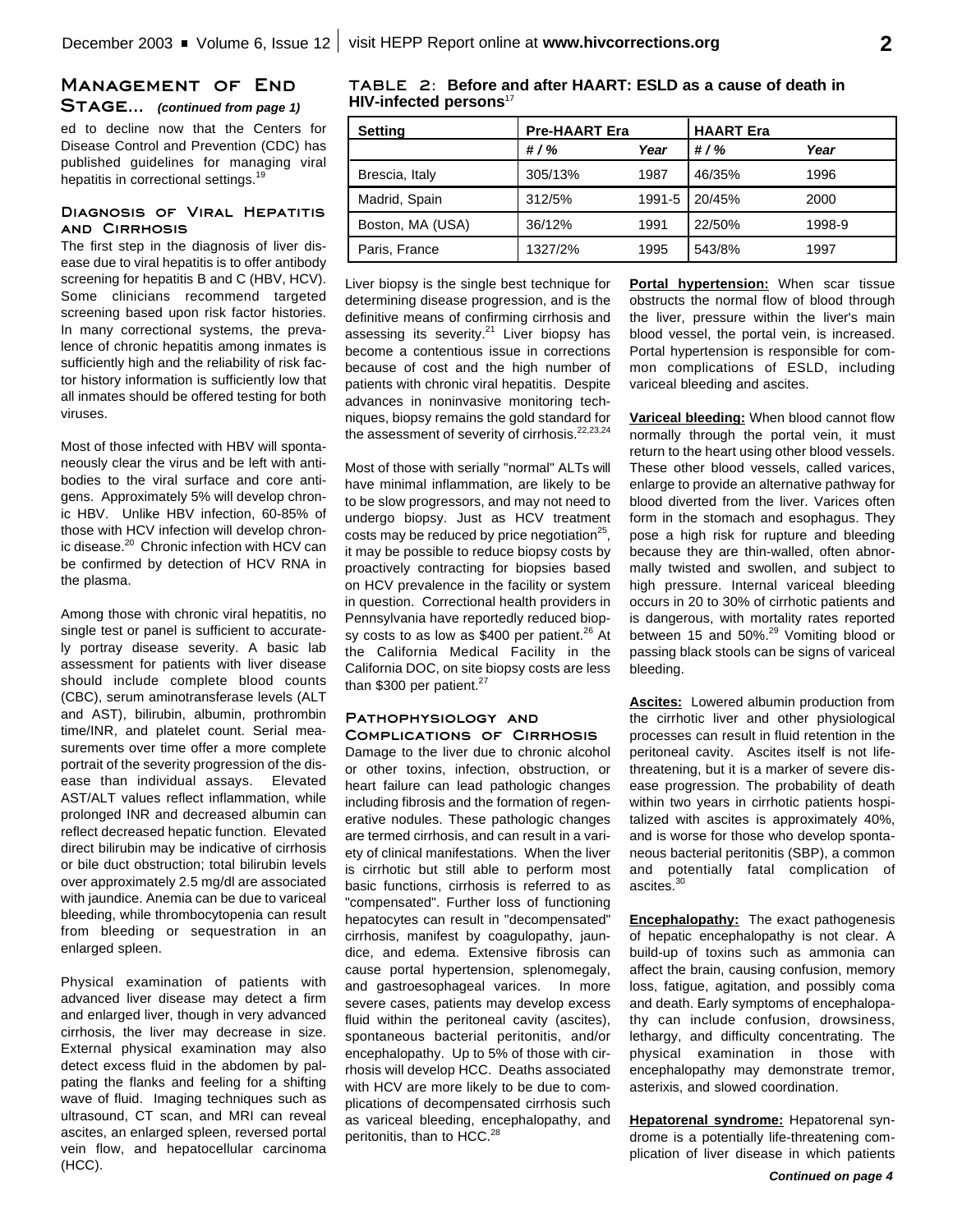# **Letter from the Editor**

*Dear Colleagues:*

*I am reminded of the problems addressed in this issue of the HEPP Report every time I visit the inpatient ward of my facility. Several of our ID clinic patients have become long-term residents of that ward, simply because their liver disease cannot be safely managed in the outpatient correctional setting. I have had to revisit published literature in order to learn to manage these patients more effectively. This issue of HEPP Report was conceived with that need for an update in mind - we've now provided you (and me!) with the latest information on the management of inmates presenting with chronic hepatitis and cirrhosis.*

*Unfortunately, HCV-related liver disease is only likely to become even more common in correctional settings as time goes on. While the incidence of HCV (the rate of new infections) is slowly decreasing, HCV-related liver disease is becoming more common as HCV infections "mature". The prevalence of HCV-related liver disease is expected to peak in the year 2010 both inside and outside of correctional settings. Given the fact that the cost for hospitalizations related to HCV in the United States was 1.6 billion dollars in 1998, 10 to 12 years before the expected peak, it is clear that we are about to witness a major shift in prison health care expenditures.*

*Given that potential scenario, aggressive treatment of HCV-infected patients in correctional environments should be viewed as potentially cost saving. One decision analysis study has demonstrated that HCV treatment resulted in a net savings in the range of \$400 to \$3500 over the lifetime of each patient, in the same range of cost effectiveness as stool guiac testing, pneumococcal vaccination, coronary bypass surgery, and mammography. According to a more recent publication, combination HCV therapy resulted in improvements in Quality Adjusted Life Year (QALY) for both men and women. QALY measures improvements in health-related quality of life, meaning less chronic illness and fewer laboratory tests and clinic visits. These are the same types of benefits that have been observed over the past 10 years following improvements in HIV care. More aggressive management of HCV infection in the near term may therefore affect the "bottom line" for correctional health care in years to come.*

*My visits to the inpatient ward in my facility hint at our collective future. We anticipate that this issue of HEPP Report will provide you with an overview of prevention, diagnosis and treatment of viral hepatitis and cirrhosis, and approaches that may be efficacious in preventing common complications of end-stage liver disease.*

*And let us not forget to celebrate the season! The entire staff of HEPP Report wishes you a wonderful holiday and a happy and healthy 2004!*

*Sincerely,*

Ame 1. DeGroot

*Annie De Groot, M.D, Co-chief Editor, HEPP Report*

# **Subscribe to HEPP Report**

Fax to **617-770-3339** for any of the following: *(please print clearly or type)*

|                   | Yes, I would like to add/update/correct (circle one) my contact information for my complimentary<br>subscription of HEPP Report fax/email newsletter.                                                                          |  |                       |  |
|-------------------|--------------------------------------------------------------------------------------------------------------------------------------------------------------------------------------------------------------------------------|--|-----------------------|--|
|                   | Yes, I would like to sign up the following colleague to receive a complimentary subscription of<br>HEPP Report fax/email newsletter.                                                                                           |  |                       |  |
|                   | Yes, I would like my HEPP Report to be delivered in the future as an attached PDF file in an<br>email (rather than have a fax).                                                                                                |  |                       |  |
|                   |                                                                                                                                                                                                                                |  |                       |  |
| <b>CHECK ONE:</b> | O Physician C Physician Assistant C Nurse/Nurse Practitioner<br>O Pharmacist C Medical Director/Administrator C HIV Case Worker/Counselor C Other                                                                              |  | O Nurse Administrator |  |
|                   | ADDRESS:______________________________CITY: ______________________STATE: _____ ZIP: _________                                                                                                                                  |  |                       |  |
|                   |                                                                                                                                                                                                                                |  |                       |  |
|                   | EMAIL: The contract of the contract of the contract of the contract of the contract of the contract of the contract of the contract of the contract of the contract of the contract of the contract of the contract of the con |  |                       |  |
|                   |                                                                                                                                                                                                                                |  |                       |  |

**Faculty Disclosure**

In accordance with the Accreditation Council for Continuing Medical Education Standards for Commercial Support, the faculty for this activity have been asked to complete Conflict of Interest Disclosure forms. Disclosures are listed at the end of articles. All of the individual medications discussed in this newsletter are approved for treatment of HIV and hepatitis unless otherwise indicated. For the treatment of HIV and hepatitis infection, many physicians opt to use combination antiretroviral therapy which is not addressed by the FDA.

> **Senior Advisors** Karl Brown, M.D. *Rikers Island Jail*

John H. Clark, M.D., M.P.H., F.S.C.P. *Los Angeles County Sheriff's Department*

> Theodore M. Hammett, Ph.D. *Abt Associates*

Ned E. Heltzer, R.Ph., M.S. *Heltzer Associates*

Ralf Jürgens *Canadian HIV/AIDS Legal Network*

Joseph Paris, Ph.D., M.D. *CCHP Georgia Dept. of Corrections*

Renee Ridzon, M.D. *Bill & Melinda Gates Foundation*

Mary Sylla, J.D. *CorrectHELP: Corrections HIV Education and Law Project*

David Thomas, M.D., J.D. *Division of Correctional Medicine, NovaSoutheastern University College of Osteopathic Medicine*

Louis C. Tripoli, M.D., F.A.C.F.E. *Correctional Medical Institute, Correctional Medical Services*

Lester Wright, M.D. *New York State Department of Corrections*

**Associate Editors** Scott Allen, M.D. *Rhode Island Department of Corrections*

Peter J. Piliero, M.D. *Associate Professor of Medicine, Consultant, New York State Department of Corrections, Albany Medical College*

Dean Rieger, M.D. *Indiana Department of Corrections*

Josiah Rich, M.D. *Brown University School of Medicine, The Miriam Hospital*

> Steven F. Scheibel, M.D. *Regional Medical Director Prison Health Services, Inc.*

> David A. Wohl, M.D. *University of North Carolina*

> Michelle Gaseau *The Corrections Connection*

> **Layout** Kimberly Backlund-Lewis *The Corrections Connection*

**Distribution** *Screened Images Multimedia*

**Managing Editor** Julia Noguchi *HIV/Hepatitis Education Prison Project*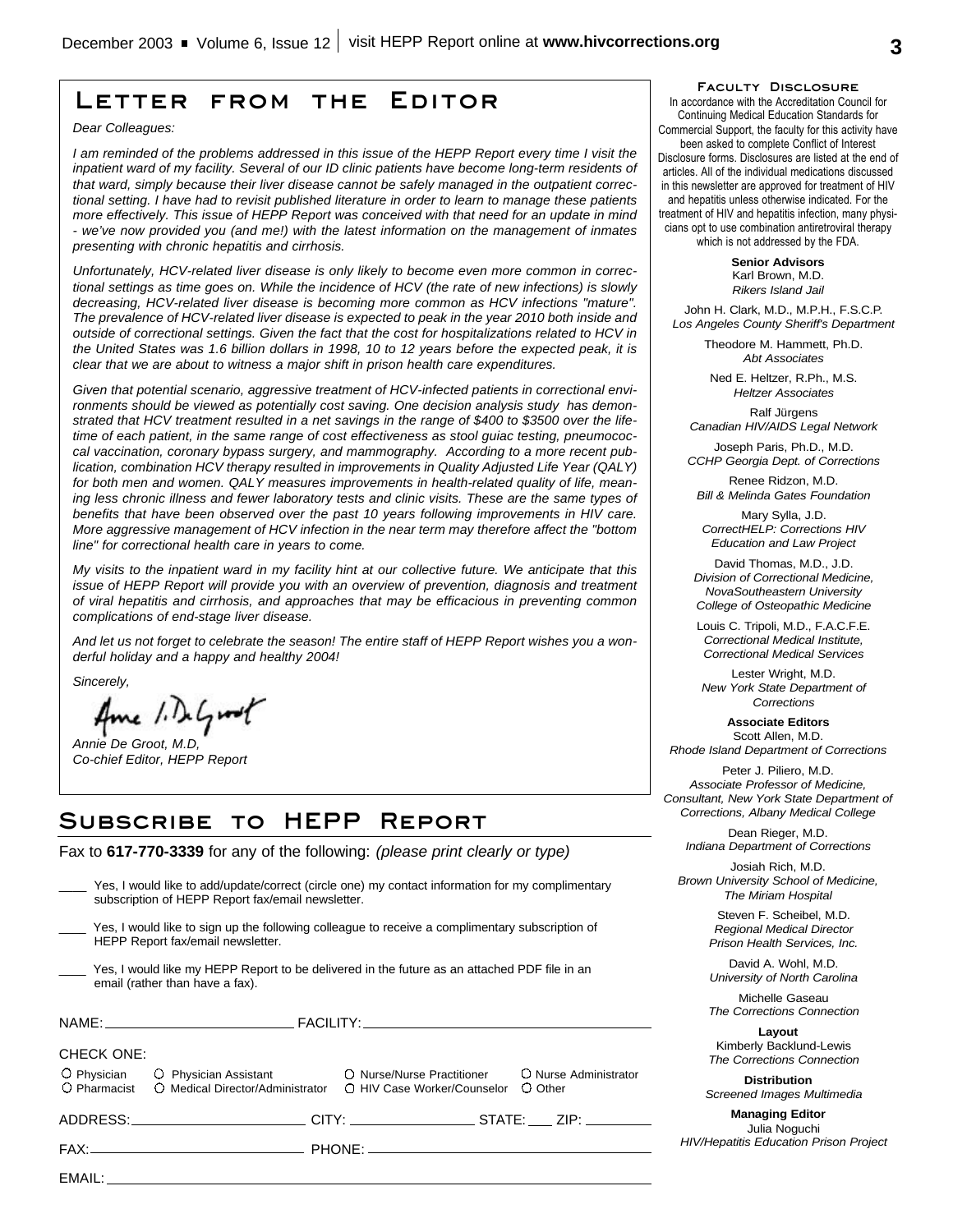# **Management of End Stage...** *(continued from page 2)*

develop oliguria, hyponatremia, hypotension, and renal failure manifest by increases in BUN and creatinine. The exact etiology of this syndrome is not clear, but it can be precipitated by sepsis, severe variceal bleeding, aggressive diuresis or paracentesis.

Patients with advanced cirrhosis also commonly develop malnutrition, gallstones, and coagulopathy due to impaired hepatic synthesis of clotting factors and thrombocytopenia.

#### **Prevention and Treatment of Complications**

The prevention and treatment of complications associated with ESLD can be challenging for even experienced generalist physicians. In general, the management of those with ESLD should be done in consultation with a gastroenterologist or hepatologist. In one recent study, hospitalized patients with decompensated cirrhosis managed by a generalist in consultation with a gastroenterologist fared better than patients managed by generalists alone. Better outcomes included shorter length of hospitalization, lower cost of hospitalization, lower rates of hospital readmission, and improved survival.<sup>31</sup>

Patients with chronic hepatitis should be protected from further hepatic insult. Those who are not immune to hepatitis A and hepatitis B should be vaccinated.<sup>32</sup> Those with liver disease should receive annual influenza vaccinations and a pneumococcal vaccine. Patients should avoid hepatotoxic medications whenever possible. Large doses of acetominophen should be avoided, however, low doses (less than 2,000 milligrams per day) are generally well-tolerated. Non-steroidal anti-inflammatory drugs such as ibuprofen (Advil®), naproxen (Aleve® or Naprosyn®), or aspirin should be used with caution both because of hepatotoxic potential and the risk for bleeding. The dosage of medications that are hepatically metabolized may need to be adjusted. Because of the increased prevalence of HIV infection among those with viral hepatitis, patients should also be encouraged to test for HIV.

#### **Alcohol**

Because alcohol is commonly covertly manufactured and ingested in prison, all patients should be educated about the extreme importance of avoiding alcohol. Even moderate ingestion of alcohol hastens the progression of liver disease in those with cirrhosis. Correctional physicians should link their patients to drug and alcohol abuse treatment programs both within the correctional system and at the time of release.

#### **Nutrition**

Maintaining adequate nutrition for patients with advanced liver disease can be difficult in the community, and poses particular challenges in the prison setting. Adequate dietary protein is important for patients with ascites and for repairing lost muscle mass. However, excess protein may pose a risk for encephalopathy. In those prone to encephalopathy, vegetable proteins may pose fewer risks than animal proteins. Iron supplementation and excessive sodium intake should be avoided in those with cirrhosis. Patients with ascites may require fluid and salt restriction.

#### **Variceal bleeding**

Beta-blockers can reduce heart rate, lower portal vein pressure, and reduce the threat of variceal bleeding. Patients with diabetes, asthma, emphysema and chronic bronchitis may be unable to tolerate beta-blockers. Options for treatment of variceal bleeding and prevention of recurrence also include endoscopic scleropathy, vasoactive drugs, and band ligation. Surgical shunts and Transjugular Intrahepatic Portosystemic Shunt (TIPS) are other options to eliminate variceal bleeding. TIPS is a less invasive procedure in which the shunt is inserted through a catheter.

#### **Ascites**

Patients with ascites may require a reduced salt diet, reduced fluid intake, and diuretics. Spironolactone in doses of 100-400 milligrams per day can be used to achieve diuresis. In those who fail to respond to diuretics, fluid may be drained with a catheter or plastic drainage tube inserted into the abdominal wall (paracentesis). Paracentesis should be accompanied by albumin infusion to prevent circulatory dysfunction and other complications.<sup>33</sup> TIPS is also an option in ascites patients for whom paracentesis is ineffective, intolerable, or contraindicated. 34

#### **Bacterial Peritonitis**

Patients with SBP may present with fever, hypotension, abdominal discomfort, and/or encephalopathy. Often the clinical findings are very subtle, and the clinician must act presumptively to prevent death of the patient. Gram stain and culture of ascitic fluid often fails to demonstrate the presence of an organism. To diagnose SBP, ascitic fluid should be examined by microscope and inoculated directly into blood culture bottles. An ascitic fluid neutrophil count of 250 polymorphonuclear cells/mm<sup>3</sup> is diagnostic of SBP.<sup>30</sup> In suspected cases, treatment should

## **TABLE 3: Signs and Symptoms of Cirrhosis**

Many patients with cirrhosis have no symptoms, and are only determined to be cirrhotic by physical examination and liver biopsy. When signs or symptoms are present, they can include:

- $\bullet$  enlargement of the liver
- $\cdot$  loss of appetite
- $*$  unusual weight loss or weight gain
- $\bullet$  nausea and vomiting
- $\bullet$  fatigue
- $\bullet$  jaundice
- $\bullet$  enlargement of the spleen
- $\bullet$  abdominal swelling
- $\bullet$  swelling of the legs
- $*$  amenorrhea (absence of menstrual periods)
- $*$  intense itching
- vomiting blood
- palmar erythema (reddish and blotchy palms)
- loss of body hair
- spider angiomas (pinhead-sized red spots on the skin with tiny visible blood vessels, blanch with pressure)

be initiated with cefotaxime, ceftriaxone, or a fluoroquinolone. Patients who have already had a previous episode of SBP are at high risk for recurrence, and should be provided prophylaxis with trimethoprim -sulfamethoxazole, ciprofloxacin, or norfloxacin.

## **Encephalopathy**

Precipitating factors for encephalopathy in advanced liver disease can include gastrointestinal bleeding, excess dietary protein, constipation, or infection. The goal of treatment for encephalopathy is to lower the level of toxic substances affecting the brain by reducing or eliminating dietary protein and removing nitrogenous material from the gut, often by using lactulose.<sup>35</sup>

Fulminant hepatic failure is manifest as encephalopathy, worsening jaundice, gastrointestinal bleeding, sepsis, coagulopathy, hypoglycemia, renal failure, and electrolyte abnormalities. Patients with fulminant hepatic failure should be managed in the ICU setting, and should urgently be evaluated for candidacy for liver transplant.<sup>36</sup>

#### **Transplantation**

More than 3,000 liver transplants are performed annually in the US. For patients with cirrhosis, the two commonly used indices of liver disease severity are Child-Turcotte-Pugh (CTP) and Model for End Stage Liver Disease (MELD). CTP and MELD are designed to direct organ allocation to liver transplantation candidates based on the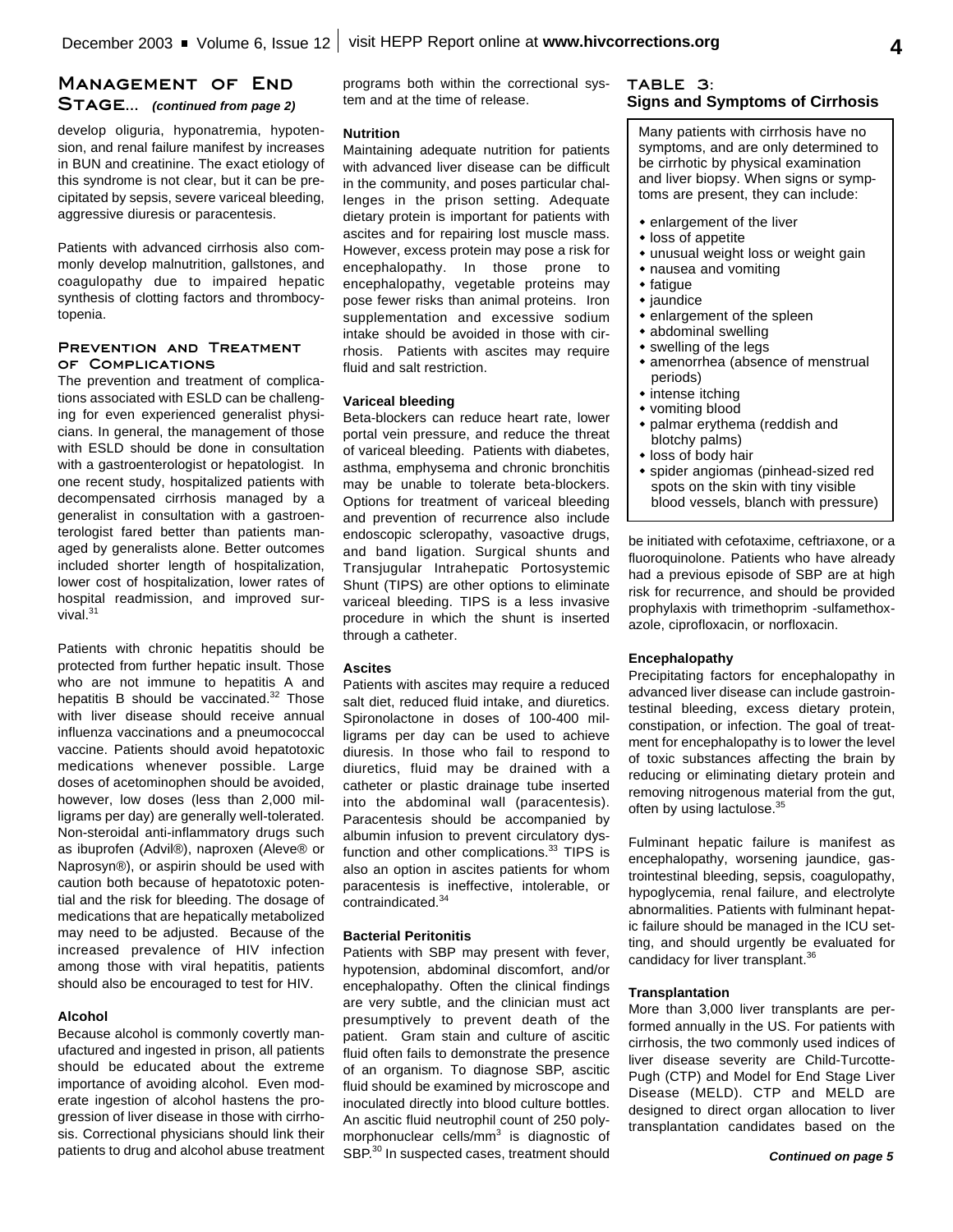# **Management of End Stage...** *(continued from page 4)*

severity of disease. CTP score is determined using albumin, bilirubin, prothrombin time (INR), ascites, and hepatic encephalopathy. MELD score is determined using bilirubin, creatinine, and INR. MELD uses a wider range of assay values and a more complicated formula than CTP. A MELD calculator is available online at the website of the United Network for Organ Sharing: www.unos.org. Every correctional system should have policies in place that address the appropriate evaluation and referral of selected patients for consideration for transplant.

#### **Anti-HCV Maintenance Therapy**

There is little clinical basis for recommendations about continued anti-HCV therapy in patients with advanced cirrhosis. Nevertheless, some studies have shown that patients with compensated cirrhosis can achieve high rates (43%) of SVR on combination therapy,<sup>37</sup> and that anti-HCV therapy may cause histological improvement even in patients who are virological non-respon-

ders. <sup>38</sup> Whether or not treatment of compensated cirrhotics will translate into decreased morbidity, improved quality of life, or prolonged survival remains to be seen.

Anti-HCV treatment of patients with decompensated cirrhosis may raise significant safety issues and should not generally be recommended except in the setting of clinical trials.

#### **Hepatocellular Carcinoma (HCC)**

Chronic HCV infection is a major risk factor for HCC. The risk for HCC is greatest among patients with at least 20 years of HCV infection, cirrhosis or advanced fibrosis, male sex, older age, HBV coinfection, and heavy alcohol use. <sup>39</sup> One to 6% of cirrhotic patients develop HCC annually.<sup>40</sup> Screening techniques for HCC in cirrhotic patients are serum alpha-fetoprotein (AFP) testing (twice yearly) and hepatic ultrasound or CT.

Surgical liver resection and liver transplant are the main treatment strategies for HCC. Alternative approaches include percutaneous alcohol injection, arterial chemoembolization, or radiofrequency ablation.<sup>41</sup>

# **Palliative Care, Compassionate Release**

Patients with ESLD, especially those who are not candidates for liver transplantation, should be considered for hospice care and compassionate parole or release. Patients dying with ESLD report a high pain burden, comparable to that of patients dying with lung and colon cancer.<sup>42</sup> Physicians working with such patients should be aware of available palliative care options, and should initiate compassionate release or medical parole proceedings where appropriate.

#### **Conclusions**

Over the past 20 years, correctional healthcare providers have become increasingly important in our nation's response to tuberculosis and HIV. With one-third of HCVinfected individuals in the US passing through our jails and prisons, correctional clinicians are now faced with a new challenge. As we become experts in the antiviral treatment of those with chronic hepatitis, we must also be cognizant of the management of those with ESLD. By doing so, we can decrease ESLD associated morbidity and prolong the lives of our patients suffering with this serious illness.

#### *DISCLOSURES: \*Nothing to disclose, \*\*Nothing to disclose. REFERENCES:*

*1. Hammett TM et al. The Burden of Infectious Disease among Inmates of and Releasees from US Correctional Facilities, 1997. AJPH 2002 92(11):1789-1794.*

*2. Fox et al. Prevalence of Hepatitis C in a Sample of California Prison Inmates. Society of General Internal Medicine 25th Anniversary Meeting, Atlanta, GA, May 2-4, 2002.*

*3. AIDS Administration and Division of Correction, State of Maryland. Final Report: Examination of HIV, Syphilis, Hepatitis B and Hepatitis C in Maryland Correctional Facilities. March 2003.*

*4. Massachusetts Public Health Association "Correctional Health: The Missing Key to Improving the Public's Health and Safety" Boston: MPHA. October 2003.*

*5. Baillargeon J, et al. Hepatitis C Seroprevalence among Newly Incarcerated Inmates in the Texas Correctional System. Public Health 2003 117(1):43-8.*

*6. National Institutes of Health Consensus Development Conference Statement "Management of Hepatitis C: 2002" Final Statement. August 2002. See also Ghany et al "Progression of Fibrosis in Chronic Hepatitis C" Gastroenterology 124(1):97-104.*

*7. Some practitioners use a fibrosis index (fibrosis stage divided by number of years infected) to divide patients into rapid, intermediate, and slow progressors (see Cassidy W "Hepatitis C Infections in Prison" HCV Advocate Medical Writers' Circle: June 2003).*

*8. Cassidy WM. Treating Hepatitis C in Prisons. Proceedings of the Management of Hepatitis C in Prisons Conference; 2003 Jan 25-26; San Antonio, Texas.*

*9. Anderson RN. Deaths: Leading causes for 1999. National vital statistics reports 49(11):8. Hyattsville,Maryland: National Center for Health 10. National Center for Health Statistics. Health, United States, 2003. Hyattsville, Maryland: NCHS. 2003. Table 32.*

*11. Degos et al . Hepatitis C Virus Related Cirrhosis: Time to Occurrence of Hepatocellular Carcinoma and Death. Gut 47(1):131-6. July 2000. 12. Personal communication, Joseph Bick, MD: Chief Medical Officer,*

*California Medical Facility, California Department of Corrections.*

*13. National Institutes of Health Consensus Development Conference Statement "Management of Hepatitis C: 2002" Final Statement. August 2002.*

*14. National Commission on Correctional Health Care. Report to Congress: The Health Status of Soon-to-be-Released Inmates. Chicago: NCCHC. 2002.*

*15. Personal communication, Jules Levin: Director, National AIDS Treatment Advocacy Project.*

*16. Bica I et al. "Increasing Mortality Due to End-stage Liver Disease in Patients with Human Immunodeficiency Virus" Clin Infect Dis 32(3):492- 497. February 2001.*

*17. Soriano V. Liver Disease in HIV: an Update. The PRN Notebook June 2002.*

*18. National Institute of Diabetes and Digestive and Kidney Disorders. VIRAHEP-C: Hepatitis C Antiviral Resistance in African Americans.*

*Phase III Clinical Trial. Start date: August 2002. www.virahepc.org. 19. CDC. Prevention and Control of Infections with Hepatitis Viruses in Correctional Settings. MMWR 2003 52(RR-1).*

*20. National Institutes of Health Consensus Development Conference Statement "Management of Hepatitis C: 2002" Final Statement. August 2002.*

*21. National Institutes of Health Consensus Development Conference Statement "Management of Hepatitis C: 2002" Final Statement. August 2002.*

*22. Afdhal NH "Diagnosing Fibrosis in Hepatitis C: Is the Pendulum Swinging from Biopsy to Blood Tests?" Editorial. Hepatology 37(5):972- 974. May 2003.*

*23. Gebo KA et al. "Role of Liver Biopsy in Management of Chronic Hepatitis C: A Systematic Review" Hepatology 36(5) Supp.1:S161-S172. November 2002.*

*24. Marcellin P et al. "Fibrosis and Disease Progression in Hepatitis C" Hepatology 36(5)Supp.1:S47-S56. November 2002.*

*25. Spaulding A (2003) "NIH Consensus Statement: Implications" Management of Hepatitis C in Corrections. San Antonio, TX. January 25- 26.*

*26. Pennsylvania's DOC Plans to Revamp Hepatitis C Protocol. Positive Populations 5(1) August 2002.*

*27. Personal communication, Joseph Bick, MD: Chief Medical Officer, California Medical Facility, California DOC.*

*28. National Institutes of Health Consensus Development Conference Statement "Management of Hepatitis C: 2002" Final Statement. August 2002.*

*29. Worobetz LJ et al. "The Liver" in First Principles of Gastroenterology: The Basis of Disease and an Approach to Management. 3rd ed. Canadian Association of Gastroenterology.*

*30. Moore KP et al. "The Management of Ascites in Cirrhosis: Report on*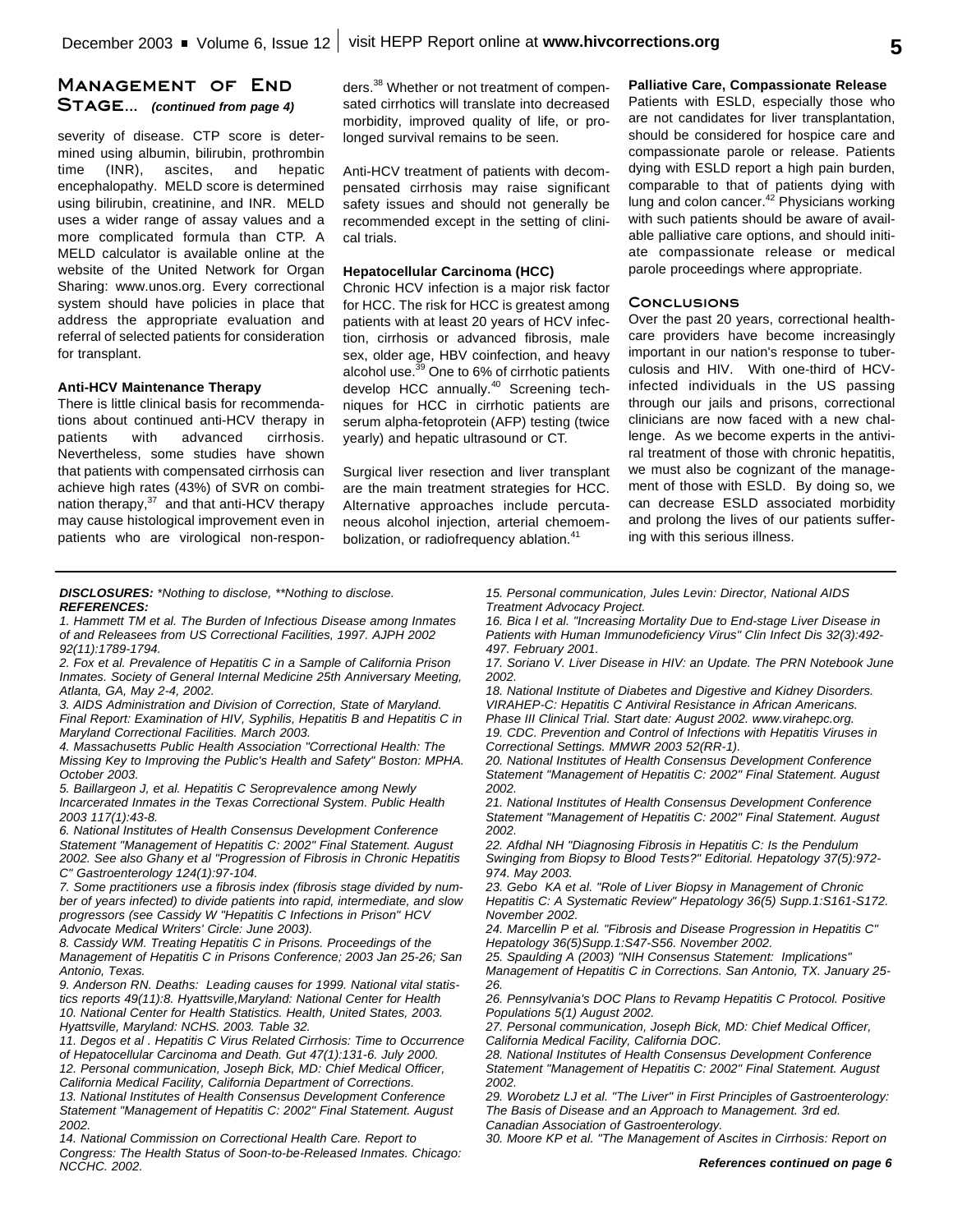**Dosing of pegylated interferon for the treatment of hepatitis C infection**

# Pegasys<sup>®</sup> (pegylated interferon alfa-2a) and Copegus™ (Ribavirin, USP) dosing recommendations

| <b>HCV Genotype</b> | <b>Pegasys Dose</b>                  | <b>Copegus Dose</b>                                | <b>Duration</b> |
|---------------------|--------------------------------------|----------------------------------------------------|-----------------|
| 1 or 4              | 180 µg subcutaneously once a<br>week | $<$ 75 kg: 1000 mg daily in two<br>divided doses   | 48 weeks        |
|                     |                                      | $\ge$ 75 kg: 1200 mg daily in two<br>divided doses |                 |
| 2 or 3              | 180 µg subcutaneously once a<br>week | 800 mg daily in two divided<br>doses               | 24 weeks        |

## **PEG-Intron™ (pegylated interferon alfa-2b) monotherapy dosing recommendations**

The recommended dose of PEG-Intron™ regimen is 1.0 µg/kg/week for one year. The volume of PEG-Intron to be injected depends on the vile strength used and the patient's weight. (See table below)

| Body weight (kg) | <b>PEG-Intron vial strength</b> | Amount of PEG-Intron (µq)<br>to administer | Volume (mL)* of PEG-<br>Intron to administer |
|------------------|---------------------------------|--------------------------------------------|----------------------------------------------|
| $\leq$ 45        | $50 \mu$ g per 0.5 mL           | 40                                         | 0.4                                          |
| 46-56            |                                 | 50                                         | 0.5                                          |
| 57-72            | $80 \mu$ g per 0.5 mL           | 64                                         | 0.4                                          |
| 73-88            |                                 | 80                                         | 0.5                                          |
| 89-106           | 120 $\mu$ g per 0.5 mL          | 96                                         | 0.4                                          |
| 107-136          |                                 | 120                                        | 0.5                                          |
| 137-160          | 150 $\mu$ g per 0.5 mL          | 150                                        | 0.5                                          |

*\*When reconstituted as directed*

 $\overline{\phantom{0}}$ 

**NOT** 

## **PEG-Intron<sup>™</sup> (pegylated interferon alfa-2b) and Rebetol<sup>®</sup> (Ribavirin, USP) dosing recommendations**

When administered in combination with Rebetol®, the recommended dose of PEG-Intron™ is 1.5 µg/kg/week. The volume of PEG-Intron™ to be injected depends on the vile strength used and the patient's weight. The recommended dose of Rebetol<sup>®</sup> is 800 mg/day in two divided doses. (See table below)

| Body weight (kg)   | <b>PEG-Intron vial strength</b> | Amount of PEG-Intron (µq)<br>to administer | Volume (mL)* of PEG-<br>Intron to administer |
|--------------------|---------------------------------|--------------------------------------------|----------------------------------------------|
| $<$ 40             | 50 µg per 0.5 mL                | 50                                         | 0.5                                          |
| 40-50<br>$51 - 60$ | $80 \mu$ g per 0.5 mL           | 64<br>80                                   | 0.4<br>0.5                                   |
| 61-75<br>76-85     | 120 $\mu$ g per 0.5 mL          | 96<br>120                                  | 0.4<br>0.5                                   |
| >85                | 150 µg per 0.5 mL               | 150                                        | 0.5                                          |

# **Management of End Stage...**

#### *(references continued from page 5)*

*the Consensus Conference of the International Ascites Club" Hepatology 38(1): 258-266. July 2003.*

*31. Bini EJ et al. "Impact of Gastroenterology Consultation on the Outcomes of Patients Admitted to the Hospital with Decompensated Cirrhosis" Hepatology 34(6): 1089-1095. December 2001.*

*32. National Institutes of Health Consensus Development Conference Statement "Management of Hepatitis C: 2002" Final Statement. August 2002.*

*33. Garcia-Tsao G "Portal Hypertension" Current Opinion in Gastroenterology 19(3):250-258. 2003.*

*34. Moore KP et al. "The Management of Ascites in Cirrhosis: Report on the Consensus Conference of the International Ascites Club" Hepatology 38(1): 258-266. July 2003.*

*35. Worobetz LJ et al. "The Liver" in First Principles of Gastroenterology: The Basis of Disease and an Approach to Management. 3rd ed.*

*Canadian Association of Gastroenterology.*

*36. Ahya SN et al. The Washington Manual of Therapeutics. 30th ed. St. Louis, MO: Washington U. School of Medicine. 2001. 37. Heathcote EJ et al. "Treatment Considerations in Patients with Hepatitis C and Cirrhosis" Journal of Clinical Gastroenterology 37(5):395- 398. November-December 2003. 38. Wright TL "Treatment of Patients with Hepatitis C and Cirrhosis" Hepatology 26(5)Supp.1:S185-S194. November 2002. 39. El-Sarag HB "Hepatocellular Carcinoma and Hepatitis C in the United States" Hepatology 36(5) Supp.1:S74-S83. November 2002. 40. Gebo KA et al. "Screening Tests for Hepatocellular Carcinoma in Patients with Chronic Hepatitis C: A Systematic Review" Hepatology 36(5) Supp.1: S84-S92. November 2002. 41. Ahya SN et al. The Washington Manual of Therapeutics. 30th ed. St. Louis, Missouri: Washington U. School of Medicine. 2001. 42. Roth K et al. "Dying with End-stage Liver Disease with Cirrhosis: Insights from SUPPORT. Study to Understand Prognoses and Preferences for Outcomes and Risks of Treatment" Journal of the American Geriatrics Society 48(5) Supp.: S122-30. May 2000.*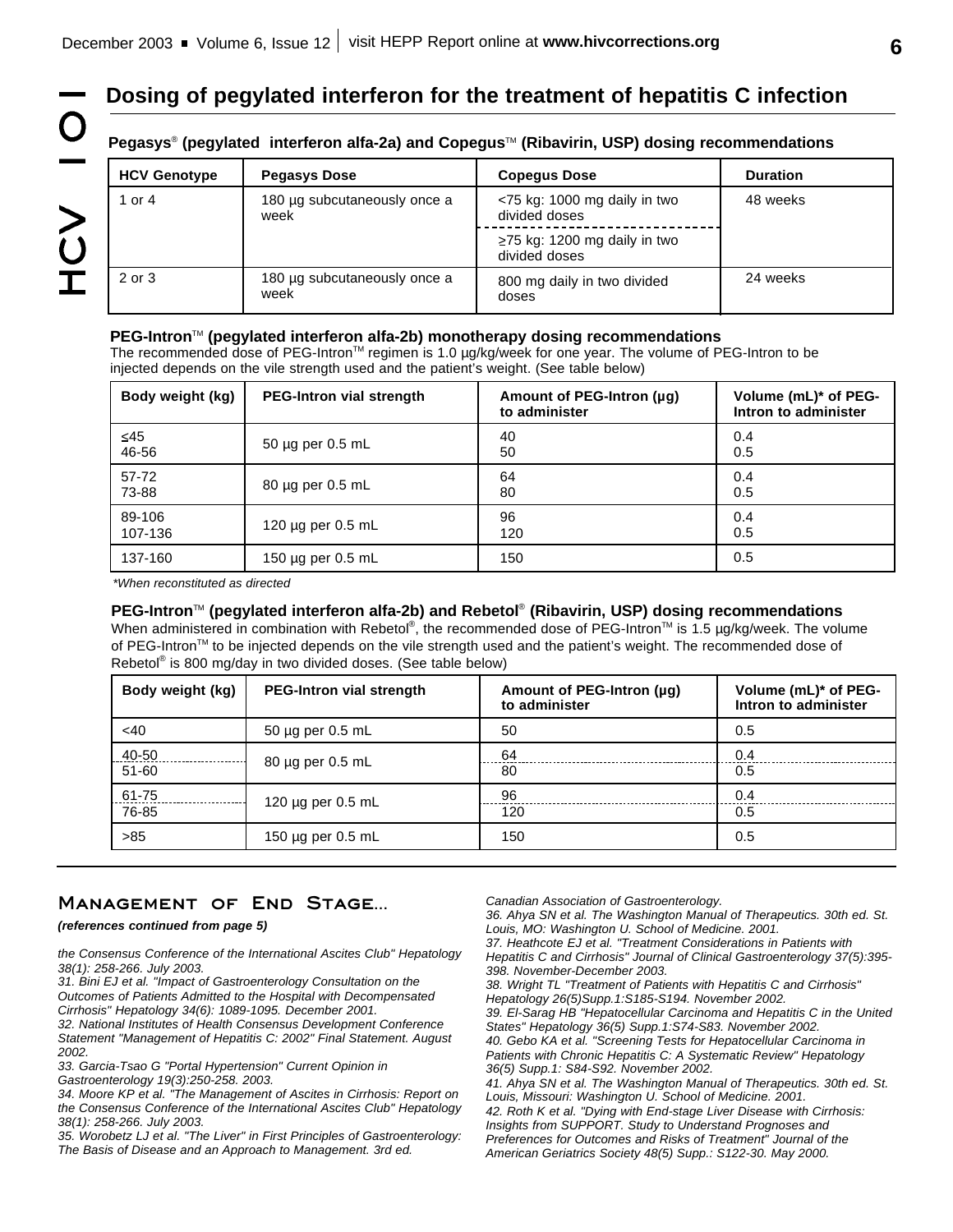# **Spotlight: Methicillin-Resistant** *Staphylococcus Aureus* **(MRSA)**

*Lou Tripoli\*, M.D. and Joseph Bick\*\*, M.D.*

Infections caused by methicillin resistant *Staphylococcus aureus* (MRSA) have long been a problem in hospitals and nursing homes. Over the past decade, MRSA has also emerged as a cause of skin and soft tissue infections in the community.<sup>1</sup> Not surprisingly, this organism is now being increasingly recognized as a cause of infections in residents of jails and prisons.<sup>2,3,4</sup> This article summarizes basic concepts of MRSA diagnosis and management and reviews recent experiences with MRSA in the correctional environment.

# *Staphylococcus aureus* **(SA)**

*Staphylococcus aureus* (SA) is a bacterium commonly found on the skin or in the nose of healthy individuals. Although it is often a colonizer causing no disease, it can be responsible for minor to lifethreatening infections of the skin, bone, blood, heart valves, and lungs. SA is easily spread by contact with the skin of a person infected or colonized with the bacteria. SA can also be acquired from inanimate objects that have been in contact with a person carrying the organism.

# **Methicillin resistant** *Staphylococcus aureus* **(MRSA)**

Penicillin resistance in SA is due to the production of beta lactamase, an enzyme that breaks down penicillin's beta lactam ring and renders the drug inactive. Within a few years of the first clinical use of penicillin in the 1940s, resistance due to beta lactamases was identified. Within a year of the introduction of the semisynthetic, beta lactamase-stable, penicillin methicillin in 1960, MRSA strains were identified. By the 1990s, over half of SA isolated in some hospitals were MRSA. Nursing homes and other long-term care facilities have been identified as reservoirs. Risk factors for infection with MRSA include prolonged hospitalization, having been in an intensive care unit, contact with other patients who have MRSA, having had surgery or another invasive procedure, injection drug use, and underlying illnesses such as diabetes.

Many microorganisms that develop high-level resistance pay a competitive price to carry that antibiotic resistance and are less fit. However, MRSA appears to be as virulent in its resistant form as it is in its wild type. Most MRSA infections are minor infections of the skin that take the form of pustules, furuncles or boils. Generally, these conditions are mild and self-limited. It is not always necessary to treat every infection aggressively.

Methicillin resistant strains are resistant to all beta lactam antibiotics, including penicillins and cephalosporins. In addition, MRSA strains often carry plasmids that lead to resistance to multiple other antibiotics. Many MRSA strains are susceptible to trimethoprim-sulfamethoxazole and rifampin. Virtually all SA are fully susceptible to vancomycin. However, the first clinical isolate of SA with reduced susceptibility to vancomycin was reported from Japan in 1996.<sup>5</sup> The first documented case of infection caused by vancomycin-resistant *S. aureus* (VRSA) (vancomycin MIC >32 µg/mL) in a patient in the United States was reported in 2002.<sup>6</sup>

# **Is it just a spider bite?**

In the correctional setting, there has been significant amount of misinformation on the "inmate grapevine" that attributes these otherwise unremarkable lesions to arachnid bites. In reality, spiders rarely bite people, and most of the bites are inconsequential. Most spiders only bite when provoked such as when they are trapped in clothing or in a shoe. Spider bites characteristically occur at areas where the spider might settle in the clothing, such as the waistband. It is unusual for a spider to bite multiple times.

The brown recluse spider, or *Loxosceles reclusa*, in particular, has been blamed for lesions among the incarcerated. Found in the Midwest and Southeast, this arachnid prefers isolated areas and is rather shy and timid. It hibernates during the winter, so bites, which are generally painless, occur between March and October. Following a bite, the skin may exhibit a urticarial lesion (hive), a papule, or a pustule. In severe reactions, patients may develop systemic signs including rash, fever, headache, and other flu-like symptoms. Only a small proportion of bites become necrotic, and the progression follows a characteristic pattern termed the "red, white, and blue" sign: a central blister with purple-gray discoloration (in Caucasians), surrounded by a white ring of blanched skin and a much larger halo of red. If skin breakdown occurs, the site becomes painful, usually progressing to a black eschar and may be slow to heal.

The misinterpretation of minor skin lesions as spider bites has ironically led to actions that potentially increase health risks for many inmates. The use of chemicals to eradicate the falsely accused spiders only serves to eliminate an ally in the war against mosquitoes, which are known to carry illnesses such as West Nile virus.

# **Recent MRSA outbreaks**

Outbreaks of MRSA infections are being increasingly recognized in jails and prisons throughout the country.<sup>2,3,4</sup> Factors that may have contributed to the problem include: limited access to soap or bathing, mental illness among prisoners leading to poor hygiene, inadequate laundry procedures, co-payments for medical care which may limit access to medical care, infrequent collection of wound cultures, and the misperception that lesions were due to spider bites.

**Georgia:** In 2001 and 2002, the Georgia Division of Public Health, the Georgia Department of Corrections, and local health departments investigated outbreaks of MRSA skin infections in three correctional facilities. Risk factors identified included prolonged incarceration, previous antimicrobial use, self-draining of boils, skin laceration (intentional or accidental), washing clothes by hand, and sharing soap. Beta lactam antibiotics were not uncommonly used, even after the identification of MRSA. A number of measures were implemented, with limited success. These included wide spread screening for skin disease, implementation of standardized antimicrobial treatment recommendations, changes in laundry practices, inmate education, the use of chlorhexidine containing soaps, and the use of alcohol-based hand rubs.

**Los Angeles:** In 2002, the Los Angeles (L.A.) County jail experienced an increase in reports of spider bites. In response, a protocol was initiated that called for culturing all suspected spider bite lesions. Between January of 2002 and June of 2003, over 1,600 MRSA skin infections were identified. In collaboration with the L.A. County Department of Health Services, the jail recommended changes to include enhanced skin lesion surveillance, standardized treatment protocols including empiric treatment with non-beta-lactam antimicrobials for all wound infections, inmate hygiene education, environmental cleaning, and more frequent laundry changes.

**Texas:** In 1996, the Texas Department of Criminal Justice (TDCJ) implemented a comprehensive set of treatment and prevention guidelines for MRSA skin infections that included 1) surveillance, 2) hygiene education for inmates, 3) access to proper wound care, 4) standardized antimicrobial therapy based on drug susceptibility data (including directly observed therapy), 5) early treatment of skin dis-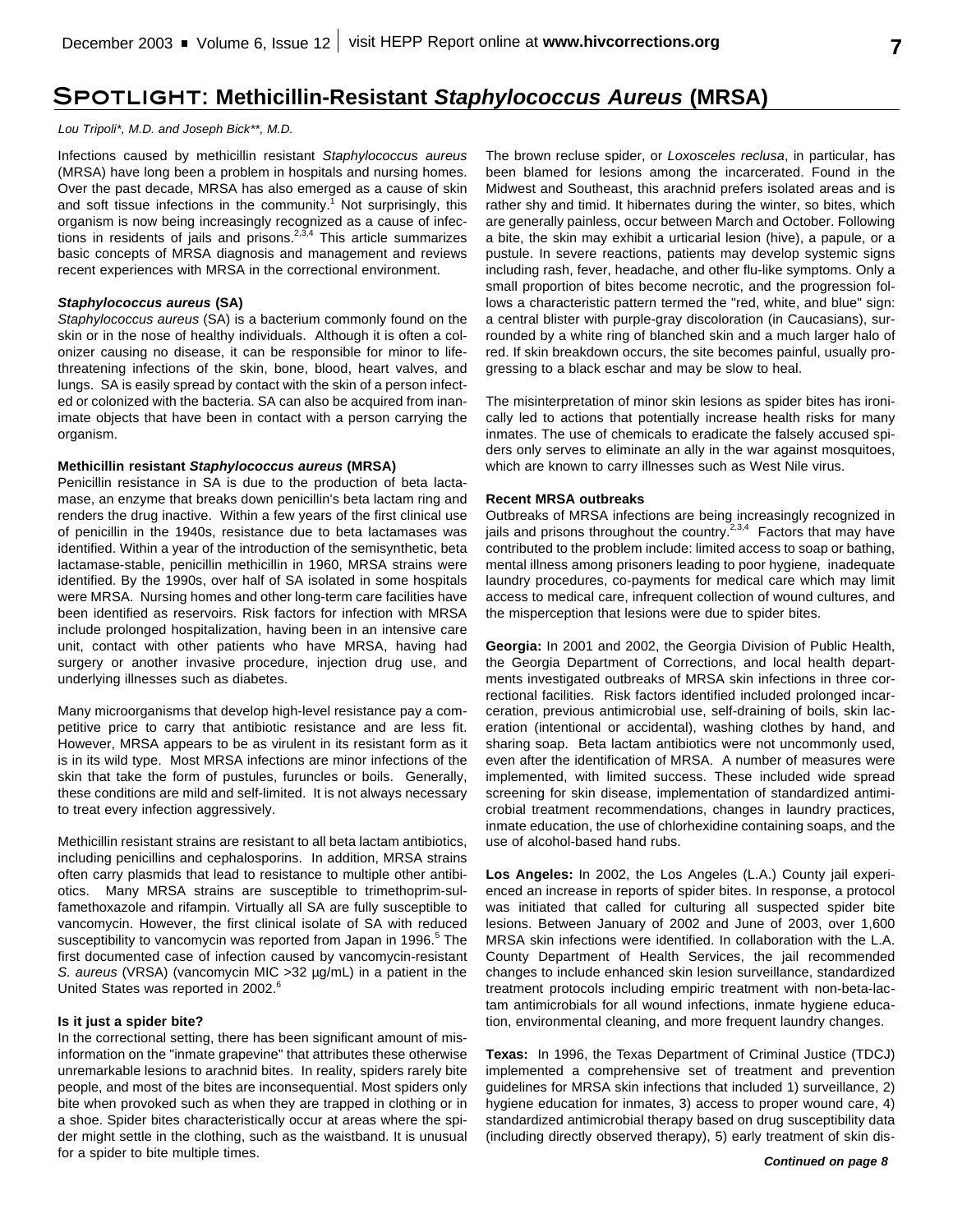### **Case Study...** *(continued from page 7)*

ease, and 6) eradication of MRSA from asymptomatic carriers who have recurrent MRSA infections. Since 1998, TDCJ has required culturing of all draining skin lesions and reporting of results to the TDCJ Office of Preventive Medicine. The proportion of SA infections that were methicillin-resistant increased from 24% (864 of 3,520) in 1998 to 66% (5,684 of 8,633) in 2002. Implementation of guidelines and a continued multidisciplinary approach to MRSA infections has not led to substantial decreases in the incidence of MRSA.

**Mississippi:** An evaluation of MRSA cases at a state prison in Mississippi revealed that 19 of 21 (90%) of infected inmates with wound dressings changed their dressings themselves. Fifteen (33%) of infected inmates reported helping or being helped by other inmates with wound care or dressing changes. Twenty-six (58%) reported lancing their own boils or other inmates' boils with fingernails or tweezers; forty (89%) shared personal items (e.g., linen, pillows, clothing, and tweezers) that potentially were contaminated by a wound.

#### **Treatment of MRSA infections**

Some correctional systems have developed guidelines for the management of MRSA. In July 2003, the federal Bureau of Prisons issued guidelines to prevent and control MRSA in correctional facilities<sup>7</sup>. This document recommends the reporting and tracking of patients with MRSA and offers a convenient form to do so. In addition, a useful patient education handout can be found at the end of the document.

Facilities detecting a substantial number of MRSA infections should implement improved hygiene, infection-control, and treatment practices. Skin lesions should be cultured to determine the infecting organism. Drainage of abscesses is important to facilitate cure. Empiric antibiotic selection should be made with MRSA in mind. Treatment should be adjusted as needed based upon the infecting organism's antibiotic susceptibility pattern.

Trimethoprim-sulfamethoxazole (Bactrim, Septra) in a dose of one double-strength tablet twice daily is usually effective in patients who have MRSA. Some clinicians also add rifampin in a dose of 600 mg once daily. Due to the rapid development of resistance, rifampin should not usually be used alone to treat infections due to SA. For more serious infections, intravenous vancomycin or oral linezolid may be used. A new antibiotic, daptomycin, (Cubicin™) has recently been approved for treatment of skin infections due to SA. Daptomycin is given parenterally, and has a spectrum of activity that includes virtually all Gram-positive organisms including *E. faecalis*, *E. faecium* (including VRE) and SA including MRSA. Daptomycin should not be used for pneumonia due to higher failure in clinical trials, and should not be relied upon for CNS or bone infections due to poor penetration of these tissues.

Clinicians are reminded that oral vancomycin is non-absorbable and is, therefore, not useful in the treatment of skin and soft tissue infections due to SA.

### **Eradication of nasal carriage**

SA and MRSA commonly inhabit the anterior nares of otherwise healthy asymptomatic individuals. Routine eradication of this carriage is neither efficacious nor recommended. In some cases of recurrent active disease, clearance of the organism from the nose can be beneficial. Mupirocin (Bactroban®) ointment, applied to both anterior nares bid for 5-7 days, is commonly used for this purpose.

#### **Education and Infection Control**

Inmates should be educated about personal hygiene, and advised to avoid touching other persons' wounds or wound drainage. Inmates should be provided access to soap, showers, and sinks. Clinical staff that provides wound care should follow Standard Precautions. Infection control measures can never be overemphasized, as even in the hospital setting many healthcare professionals neglect hand washing. The restrooms in many hospitals and public settings are poorly designed, leading people to re-contaminate their hands immediately after washing them.

In an effort to improve hand hygiene, the use of alcohol-containing antiseptic scrubs is increasingly being encouraged. However, security concerns may lead to these particular disinfectants not being universally embraced in the correctional setting. Surfaces that are used by multiple people should be routinely decontaminated. Laundry should be washed in hot water for at least 25 minutes to be sure that most bacteria have been exterminated. Custody staff should be educated to refer inmates who have even minor-appearing skin infections so that an appropriate evaluation can be performed.

The involvement of experts in infection control and infectious diseases can be useful in both managing individual patients and establishing protocols specific to the unique needs of each facility.

Correctional facilities experiencing outbreaks of MRSA should seek assistance from their local and state health departments. MRSA outbreaks can be reported to CDC (telephone [800] 893-0485) through state departments of corrections and state health departments. Preventing MRSA disease in inmates might be an important measure for preventing MRSA in the community outside the correctional facility. Additional information about MRSA is available at http://www.cdc.gov/ncidod/hip/aresist/mrsa.htm

In conclusion, the recent experience with MRSA in jails and prisons reminds us that antibiotic-resistant organisms will continue to be a significant problem in this country. Lessons learned from the MRSA experience may also be applicable to other infections to come. Correctional healthcare providers' responsibility to public health cannot be underestimated. It is important to strengthen our relationships with outside public health agencies as we strive to contain this growing threat to the health of those patients entrusted to our care.

#### *Disclosures: \*Nothing to disclose. \*\*Nothing to disclose. References:*

*1. CDC. Methicillin-resistant Staphylococcus Aureus Infections Among Competitive Sports Participants---Colorado, Indiana, Pennsylvania, and Los Angeles County, 2000-2003. MMWR 2003;52:793--5.*

*2. CDC. Methicillin-Resistant Staphylococcus Aureus Skin or Soft Tissue Infections in a State Prison---Mississippi, 2000. MMWR 2001;50:919--22. 3. CDC. Outbreaks of Community-Associated Methicillin-Resistant Staphylococcus Aureus Skin Infections---Los Angeles County, California, 2002--2003. MMWR 2003;52:88.*

*4. CDC: Methicillin-Resistant Staphylocccus Aureaus Infections in Correctional Facilities---Georgia, California, and Texas, 2001-2003. MMWR 2003; 52(992-996).*

*5. Hiramatsu K, Hanaki H, Ino T, Yabuta K, Oguri T, Tenover FC. Methicillin-Resistant Staphylococcus Aureus Clinical Strain with Reduced Vancomycin Susceptibility. J Antimicrob Chemother 1997;40:135--6. 6. CDC. Staphylococcus Aureus Resistant to Vancomycin --- United States, 2002. MMWR 2002; 51(26); 565-567* 

*7. Federal Bureau of Prisons. Clinical Practice Guidelines for the Management of Methicillin-Resistant Staphylococcus Aureus (MRSA) Infections (October 2003).*

*http://www.nicic.org/Resources/BOPMedicalGuidelines.aspx*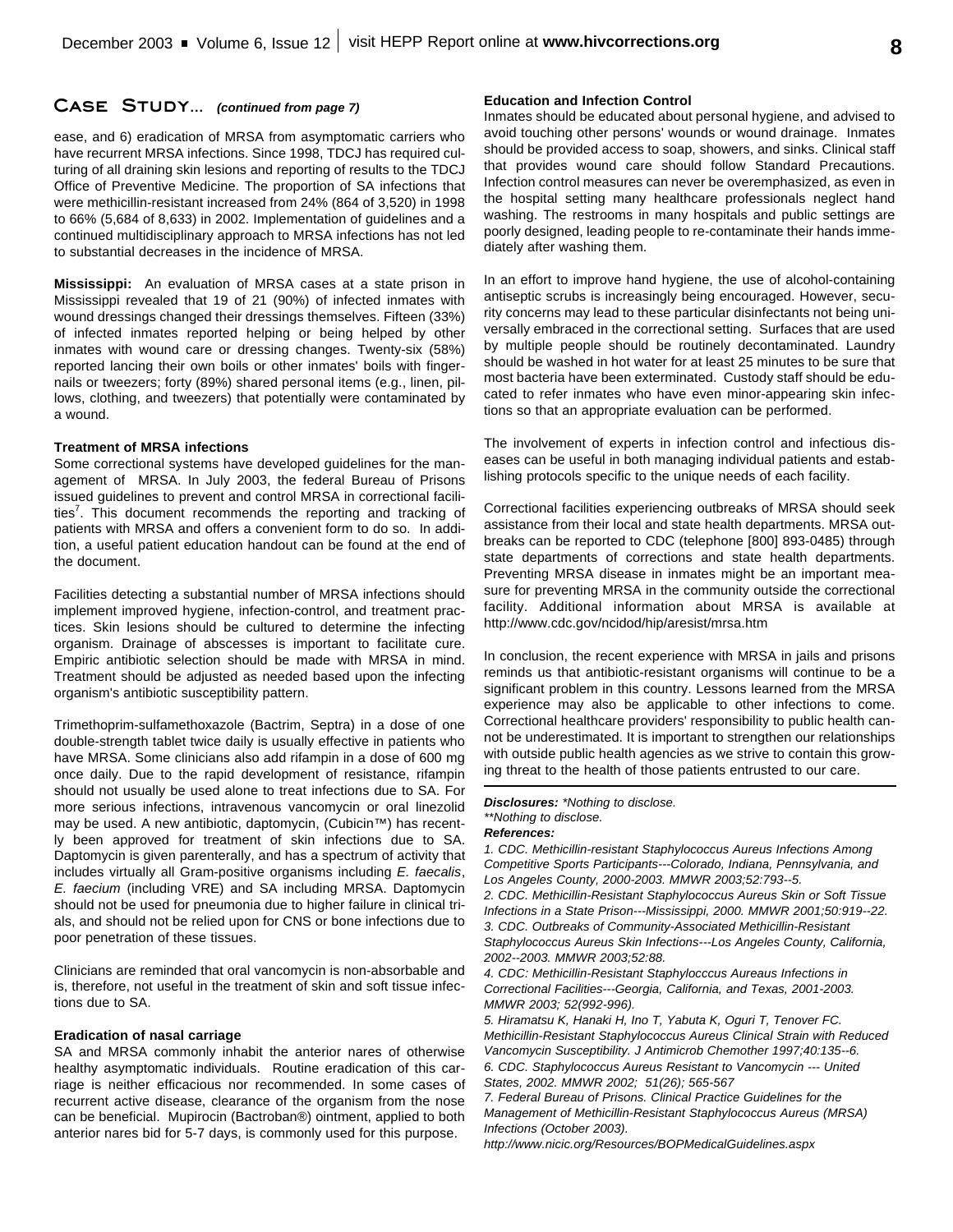# **Save the** DATES

**HIV Drug Resistance Testing: Utilizing phenotypic and genotypic tests to optimize therapy** *December 18, 2003, 12p EST* This first online seminar in the series will focus on the use of phenotypic and genotypic information to manage drug resistance. Visit: www.phenosense.com/mdr

> **The 11th Conference on Retroviruses and Opportunistic Infection** *February 8-11, 2004*

*San Francisco, California* Contact: Office of the Retrovirus Conference Secretariat Call: 703.535.6862 Fax: 703.535.6899 Email: info@retroconference.org Visit: www.retroconference.org

# **Management of HIV/AIDS in**

**the Correctional Setting:** A Live Satellite Videoconference Series *Albany Medical Center March 16, 2004 12:30 PM - 3:30 PM EST* CME and Nursing credits available Visit: www.amc.edu/Patient/hiv/ hivconf/index.htm Call: 518.262.4674 Email: ybarraj@mail.amc.edu

#### **National HIV/AIDS Update Conference**

*March 27-30, 2004 Hyatt Regency Miami Miami, Florida* Sponsored by American Foundation for AIDS Research Email: jessica@fa-events.com

# **NCCHC: Clinical Updates in**

**Correctional Health Care** *May 22-25, 2004 Hyatt Regency Chicago, Illinois* Call: 773.880.1460 Fax: 773.880.2424 Visit: www.ncchc.org

#### **9th Northeast Correctional Health Care Conference**

*May 26, 2004 Sturbridge Host Hotel Sturbridge, Massachusetts* Call: 781.279.2254 Fax: 781.279.2977 Email: rduhaime@icg-ps.com

# **Inside News**

### **Magic Johnson visits California prison for World AIDS Day**

Continuing his commitment to reaching out to atrisk populations, Earvin "Magic" Johnson visited California Medical Facility in Vacaville, CA on Dec. 3, 2003. After a private meeting with the prison's inmate peer educators, Magic spoke to an appreciative audience of over 600 inmates, recounting his own personal journey following his diagnosis with HIV in 1991. The audience responded enthusiastically to Magic's messages concerning testing, treatment, and prevention. Earlier in the week, the prison was host to Assemblyman Mark Leno, Senator Gloria Romero, and 35 members of the San Francisco Gay Men's Chorus. Senator Romero took the opportunity to call upon the CA DOC to evaluate the feasibility of distributing condoms to inmates.

## **Study: Long Term Adefovir in HBeAg Negative Chronic Hepatitis B Results in Significant Virological, Biochemical, and Histologic Improvement**

This study presented from the Henry Dunant Hospital, Athens, Greece and Gilead Sciences showed that Adefovir dipivoxil (ADV) 10 mg has demonstrated significant histological, virological, and biochemical improvement as compared to placebo (PLB) through 48 weeks of therapy in HBeAg positive and HBeAg negative patients. Study authors concluded that Adefovir for 96 weeks resulted in significant and continued reduction in HBV DNA and ALT; and additional histologic improvement beyond that seen at week 48. Discontinuation of ADV resulted in loss of HBV DNA and ALT suppression and reversion of histologic improvement. Emergence of adefovir resistance was delayed and infrequent. Adefovir has a distinct resistance profile from lamivudine. *Marcellin, Patrick et al. 54th AASLD October 2003 Poster 1156.*

#### **Sexual Transmission of HCV in Heterosexual Monogomous Couples**

The aim of this study is to determine the potential for sexual transmission of HCV among monogamous heterosexual couples by identifying the factors (sexual and non-sexual) associated with anti-HCV positivity among partners, and the relatedness of virus strains among concordant couples. The prevalence of anti-HCV among sexual partners of persons with HCV was 4% (95% CI: 2.3%-5.7%) but 40% of partners had discordant types indicating lack of sexual transmission. The majority of type concordant couples lacked per-

# **Resources**

#### **For more information on hepatitis:**

w www.hivandhepatitis.com/hiv\_hcv\_co\_inf/ 080403a.html

w www.cdc.gov/hepatitis

#### **For more information on MRSA:**

- w www.cdc.gov/ncidod/hip/aresist/mrsa.htm
- w www.ojp.usdoj.gov/bjs/prisons.htm

## cutaneous risk factors for HCV, suggesting sex may be the route of transmission but phylogenetic analysis of viral strains will ultimately determine whether sexual transmission occurred.

*Terrault, NA et al. 54th AASLD. October 2003 Abstract 716.*

#### **Weight Loss and Exercise Can Improve Fibrosis**

Obesity is a risk factor for the progression of fibrosis in chronic liver diseases such as nonalcoholic fatty liver disease (NAFLD) and hepatitis C (HCV). The aim of this study was to investigate the longer-term effect of weight loss on liver biochemistry, serum insulin levels and quality of life in overweight patients with liver disease and the effect of subsequent weight maintenance or regain and to determine factors associated with successful weight maintenance. It was demonstrated that lifestyle interventions reduced risk factors associated with progression of liver disease, decreased abnormal liver enzymes, improved quality of life and in a proportion of patients improved histological features of liver injury. Importantly, these changes were achievable and sustainable with relatively small but persistent changes in lifestyle. Treatment of overweight should form an important component of the management of patients with chronic liver disease.

*Hickman, IJ et al. 54th AASLD. October 2003 Abstract 716.*

#### **Study: Survival of HIV-Infected Liver Transplant Recipients**

With immune function restoration made possible by HAART (Highly Active Antiretroviral Therapy), a study from the University of Pittsburgh evaluated 24 HIV positive subjects with ESLD who were undergoing Orthotopic liver transplantation (OLTX). In contrast to the finding of past inferior survival observed among HIV-infected transplant recipients, this study found that successful liver transplantation is possible for HIV-infected subjects, and that for HIV-infected subjects, post-OLTX survival with ART is similar to that for HIV negative subjects. Data from this study provide a scientific rationale to justify that HIV infection should no longer be considered an absolute contraindication to transplantation, which is consistent with recent transplantation arguments based on ethical considerations.

*Ragni, MV et al. Journal of Infectious Diseases 188 (2003) pp. 1412-1420.*

## **Immunization questions?**

#### w Email nipinfo@cdc.gov

- Call CDC's Immunization Information Hotline at (800) 232-2522
- Call your state health dept., (phone numbers at: www.immunize.org/coordinators)